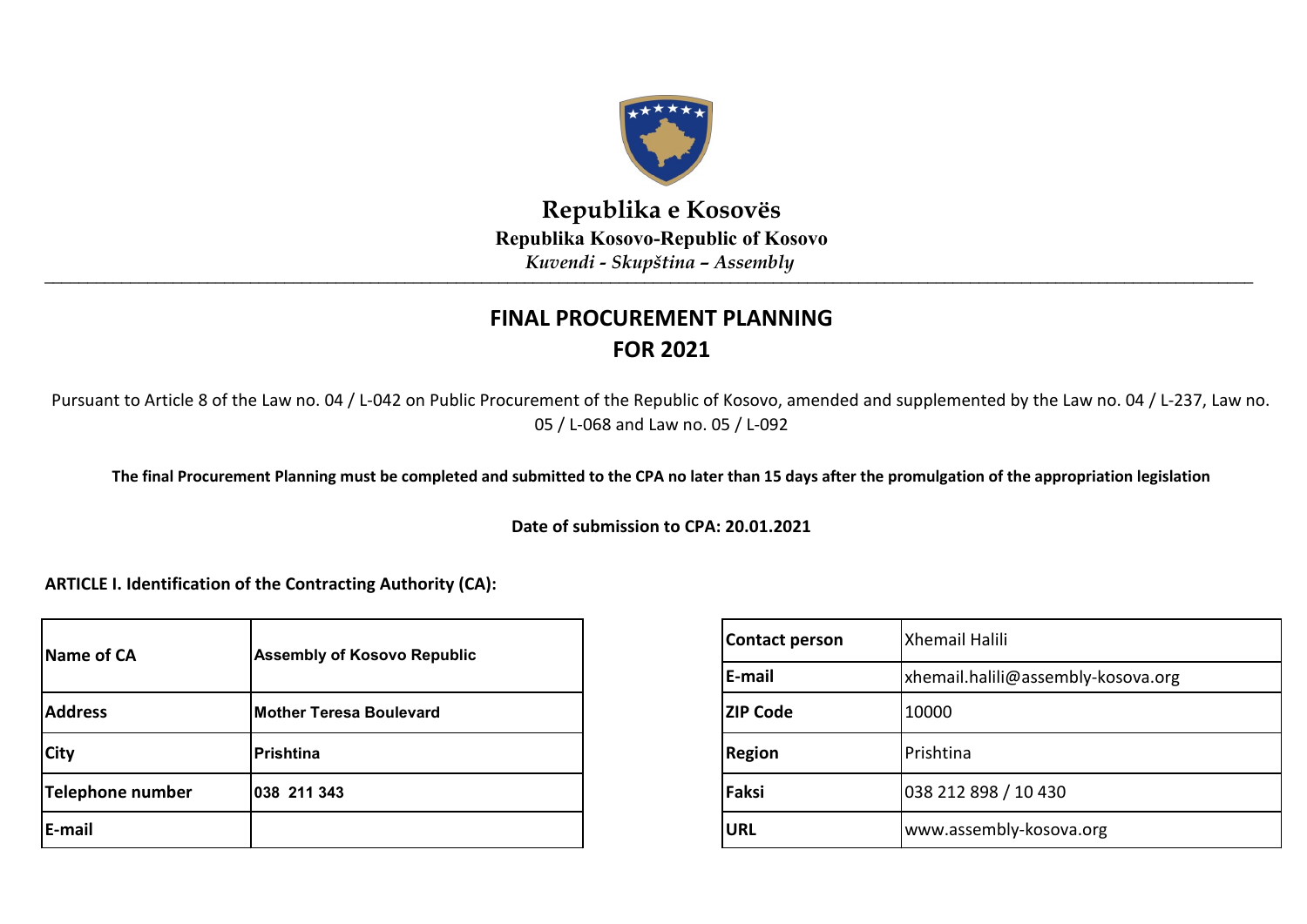## **II.1) SUPPLY CONTRACTS**

| Nr. Procu-<br>rement<br>order | <b>Product</b><br>classification<br>(first 2 digits<br>from FPP) | <b>Contract Description</b>                                                                                                                                                      | <b>Estimated date</b><br>of the<br>commencement<br>of the<br>procurement | Ordinal<br>nr. | <b>Article</b> | Measu-<br>rement<br>unit | Approxim<br>ate<br><b>Annual</b><br><b>Amount</b> | <b>Unit</b><br>price | <b>Estimated</b><br>value of the<br>contract (euro) |
|-------------------------------|------------------------------------------------------------------|----------------------------------------------------------------------------------------------------------------------------------------------------------------------------------|--------------------------------------------------------------------------|----------------|----------------|--------------------------|---------------------------------------------------|----------------------|-----------------------------------------------------|
| $\mathbf{1}$                  | 28000000-2                                                       | Supply of consumables for transport<br>needs<br>(36 months)                                                                                                                      | 25.01.2021                                                               |                |                |                          |                                                   |                      | 10,000.00                                           |
| $\overline{2}$                | 28000000-2                                                       | <b>SUPPLY WITH MATERIAL FOR THE</b><br><b>MAINTENANCE OF THE BUILDING OF THE</b><br>ASSEMBLY OF THE REPUBLIC OF KOSOVO<br>LOT 1 - Supply with electrical material<br>(36 months) | In procedure<br>from 2020                                                |                |                |                          |                                                   |                      | 35,000.00                                           |
| 3                             | 28000000-2                                                       | <b>SUPPLY WITH MATERIAL FOR THE</b><br><b>MAINTENANCE OF THE BUILDING OF THE</b><br>ASSEMBLY OF THE REPUBLIC OF KOSOVO<br>LOT 2 - Supply with sanitary material<br>(36 months)   | In procedure<br>from 2020                                                |                |                |                          |                                                   |                      | 15,000.00                                           |
| 4                             | 28000000-2                                                       | Supply with carpets and curtains<br>(36 months)                                                                                                                                  | 15.02.2021                                                               |                |                |                          |                                                   |                      | 40,000.00                                           |
| 5                             | 22110000-4                                                       | <b>Supply with vocabulary</b>                                                                                                                                                    | 26.02.2021                                                               |                |                |                          |                                                   |                      | 990.00                                              |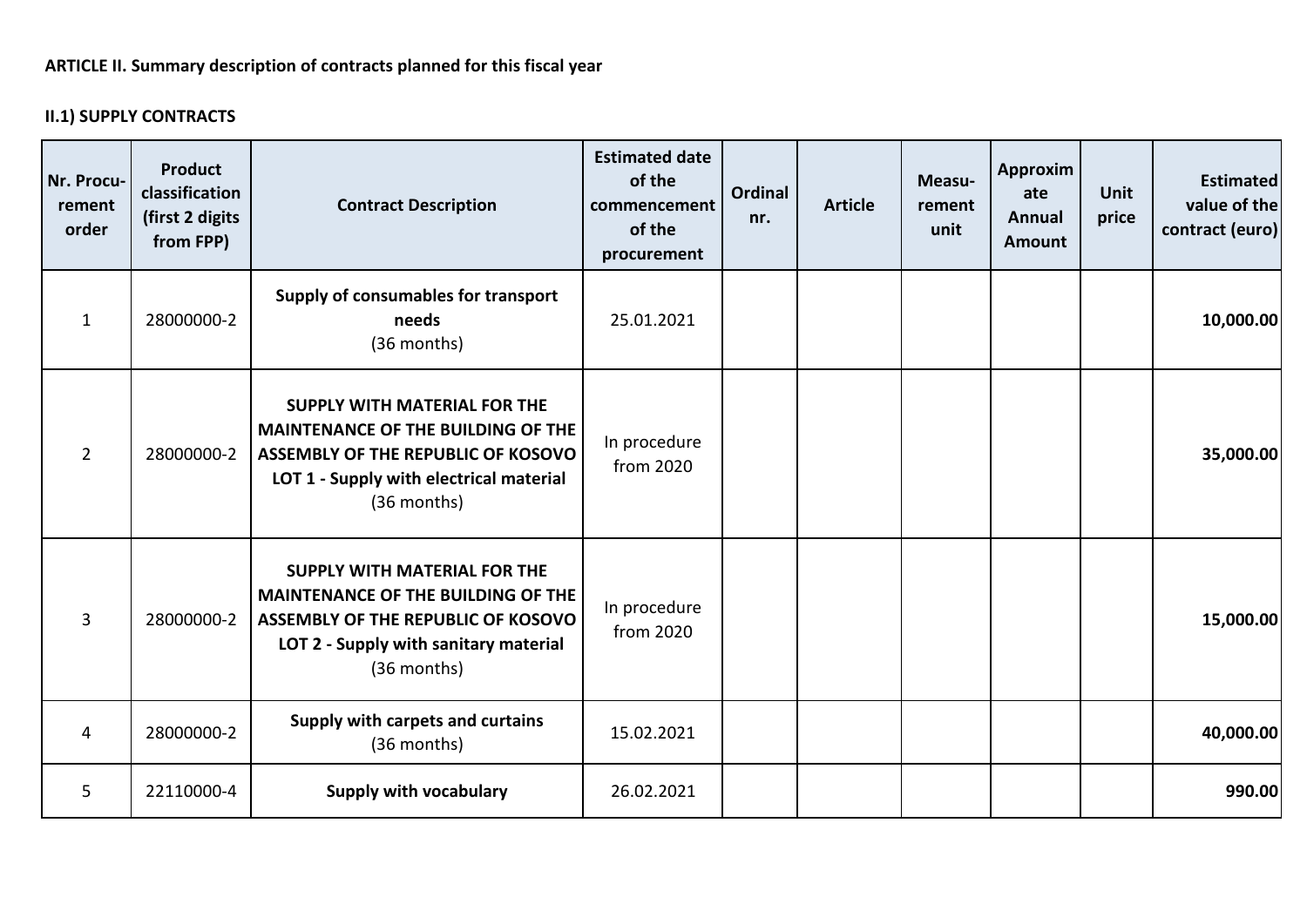| 6                  | 41110000-3 | The supply of drinking water from the<br>apparatus<br>(36 months)                               | 25.01.2021 |  |  |  |            | 15,000.00 |
|--------------------|------------|-------------------------------------------------------------------------------------------------|------------|--|--|--|------------|-----------|
| $\overline{7}$     | 01000000-7 | <b>FLOWER SUPPLY</b><br>Lot-1 Flower supply for protocol needs<br>(36 months)                   | 01.06.2021 |  |  |  |            | 10,000.00 |
| 8                  | 01000000-7 | <b>FLOWER SUPPLY</b><br>Lot-2 Flower supply for yard greenery<br>(36 months)                    | 01.06.2021 |  |  |  |            | 30,000.00 |
| 9                  | 36000000-1 | SUPPLY OF PROTOCOL MATERIAL<br>LOT 1: Silver material and filigree works<br>(36 months)         | 15.07.2021 |  |  |  |            | 9,500.00  |
| 10                 | 36000000-1 | <b>SUPPLY OF PROTOCOL MATERIAL</b><br>LOT 2: Special material for protocol needs<br>(36 months) | 15.07.2021 |  |  |  |            | 3,000.00  |
| 11                 | 28000000-2 | Supply with flags and other material<br>(36 months)                                             | 16.08.2021 |  |  |  |            | 10,000.00 |
| 12                 | 24451400-4 | Supply with preventive consumables<br>(12 months)                                               | 25.01.2021 |  |  |  |            | 20,000.00 |
| <b>Total value</b> |            |                                                                                                 |            |  |  |  | 198,490.00 |           |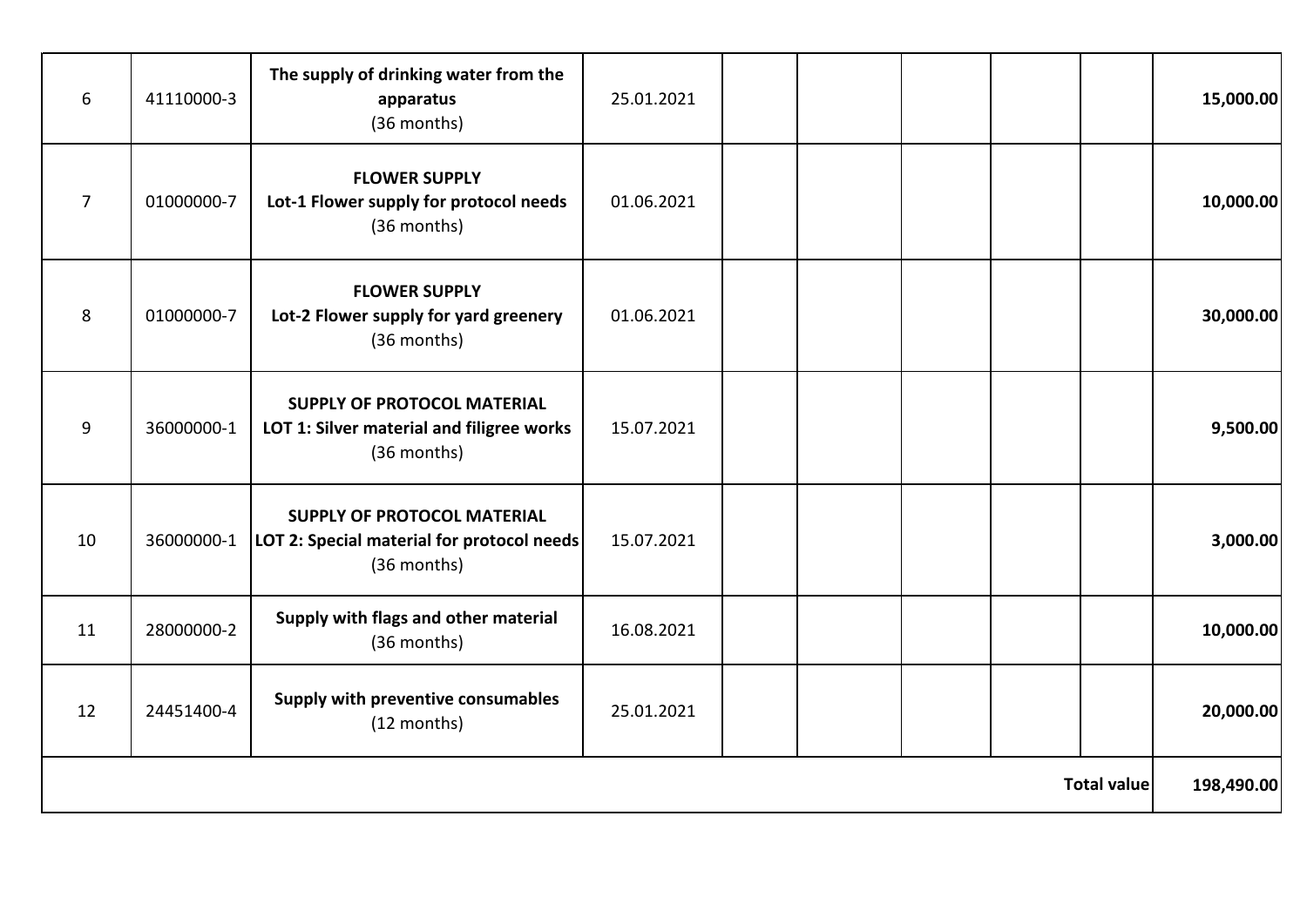### **II.2) SERVICE CONTRACTS**

| Nr. Procu-<br>rement<br>order | <b>Product</b><br>classification<br>(first 2 digits<br>from FPP) | <b>Contract Description</b>                                                                                                   | <b>Estimated date</b><br>of the<br>commencement<br>of the<br>procurement | <b>Ordinal</b><br>nr | <b>Article</b> | Measurem<br>ent unit | Approxim<br>ate<br><b>Annual</b><br>Amount | <b>Unit</b><br>price | <b>Estimated</b><br>value of the<br>contract (euro) |
|-------------------------------|------------------------------------------------------------------|-------------------------------------------------------------------------------------------------------------------------------|--------------------------------------------------------------------------|----------------------|----------------|----------------------|--------------------------------------------|----------------------|-----------------------------------------------------|
| 1                             | 93000000-8                                                       | Servicing and maintenance of the cable<br>system<br>(36 months)                                                               | 01.03.2021                                                               |                      |                |                      |                                            |                      | 20,000.00                                           |
| $\overline{2}$                | 75000000-6                                                       | Health insurance for official travel<br>(36 months)                                                                           | 15.02.2021                                                               |                      |                |                      |                                            |                      | 5,500.00                                            |
| $\overline{3}$                | 55000000-0                                                       | Shërbime të hotelerisë në Kuvendin e<br>Republikës së Kosovës<br>(36 months)                                                  | 15.03.2021                                                               |                      |                |                      |                                            |                      | 200,000.00                                          |
| 4                             | 50000000-5                                                       | Monthly maintenance and servicing of<br>elevators in the building of the Assembly<br>of the Republic of Kosovo<br>(36 months) | 15.06.2021                                                               |                      |                |                      |                                            |                      | 16,000.00                                           |
| 5                             | 93000000-8                                                       | Selection of the auditor for the audit of<br>the financial statements of the ZKA<br>(36 months)                               | 15.06.2021                                                               |                      |                |                      |                                            |                      | 10,000.00                                           |
| 6                             | 93000000-8                                                       | Selection of an external Information<br><b>Technology audit expert</b>                                                        | 15.02.2021                                                               |                      |                |                      |                                            |                      | 700.00                                              |
| $\overline{7}$                | 93000000-8                                                       | Audit of political entities for the year<br>2018, 2019 and 2020                                                               | 15.04.2021                                                               |                      |                |                      |                                            |                      | 109,200.00                                          |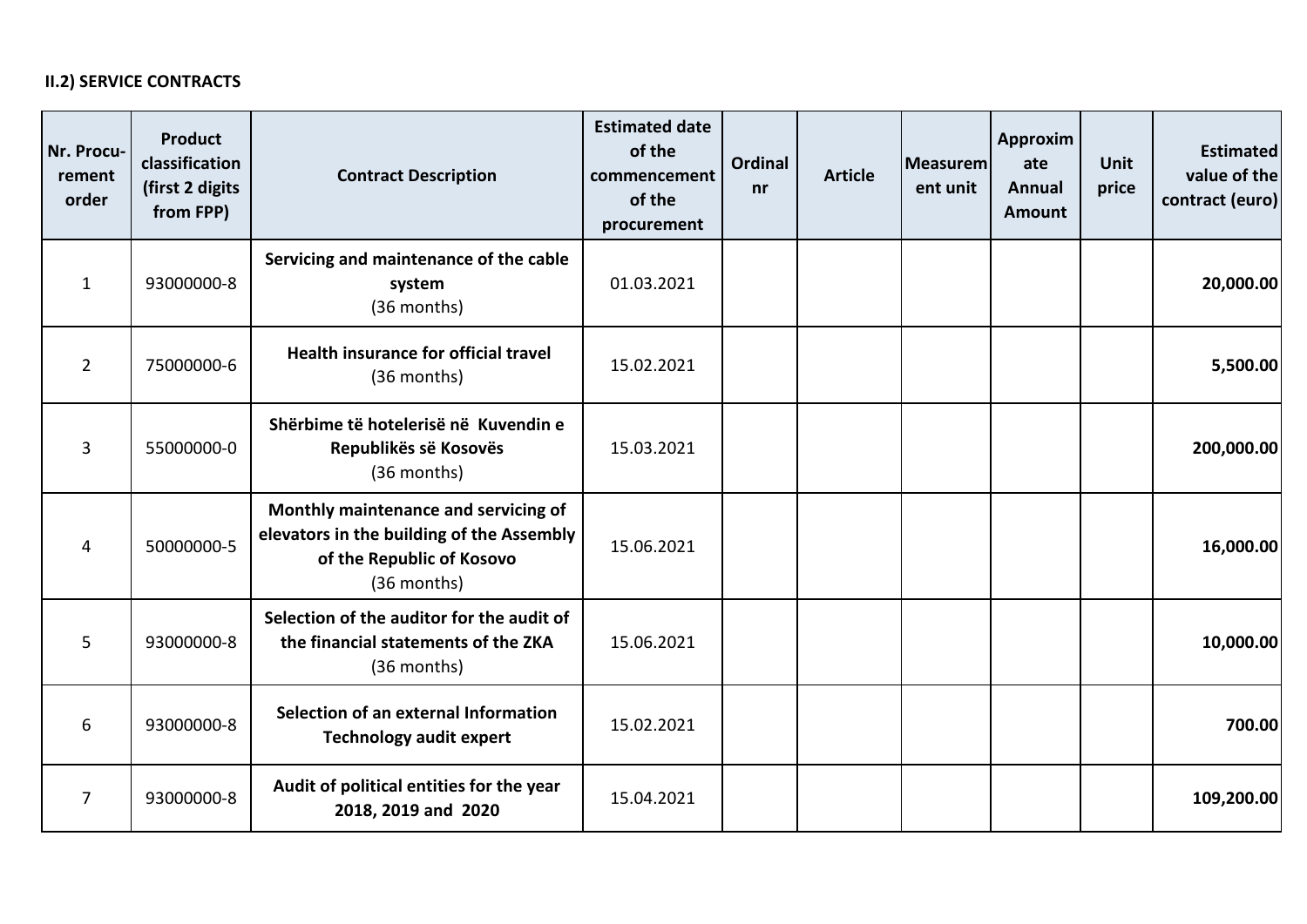| 8                  | 93000000-8 | Support services in the building of the<br>Assembly of the Republic of Kosovo<br>(36 months)                                                                                                                                              | 15.06.2021 |  |  |  |  |              | 580,000.00 |
|--------------------|------------|-------------------------------------------------------------------------------------------------------------------------------------------------------------------------------------------------------------------------------------------|------------|--|--|--|--|--------------|------------|
| 9                  | 60000000-8 | Providing transport for the Program<br>"Workshops for Democracy", "Open Days<br>of the Assembly" and other needs<br>(36 months)                                                                                                           | 25.02.2021 |  |  |  |  |              | 50,000.00  |
| 10                 | 93000000-8 | Marking the open days of the Assembly<br>(June 1 - Children's Day / Compatriots in<br>the Assembly - Diaspora Days /<br>September the 15th - International Day<br>of Democracy / Assembly Days - debates<br>with citizens)<br>(36 months) | 07.04.2021 |  |  |  |  |              | 25,000.00  |
| 11                 | 22120000-7 | Printing of the Mandate Report for the<br><b>Legislature VII</b>                                                                                                                                                                          | 27.05.2021 |  |  |  |  |              | 3,500.00   |
| 12                 | 22960000-7 | <b>Promotional materials of the Assembly</b><br>on the occasion of the 20th anniversary<br>of its establishment                                                                                                                           | 15.06.2021 |  |  |  |  |              | 25,000.00  |
| 13                 | 72000000-5 | Professional photography services                                                                                                                                                                                                         | 20.02.2021 |  |  |  |  |              | 995.00     |
| 14                 | 93000000-8 | Maintenance and upgrade of the WiFi<br>network<br>(36 months)                                                                                                                                                                             | 03.03.2021 |  |  |  |  |              | 50,000.00  |
| <b>Total value</b> |            |                                                                                                                                                                                                                                           |            |  |  |  |  | 1,095,895.00 |            |